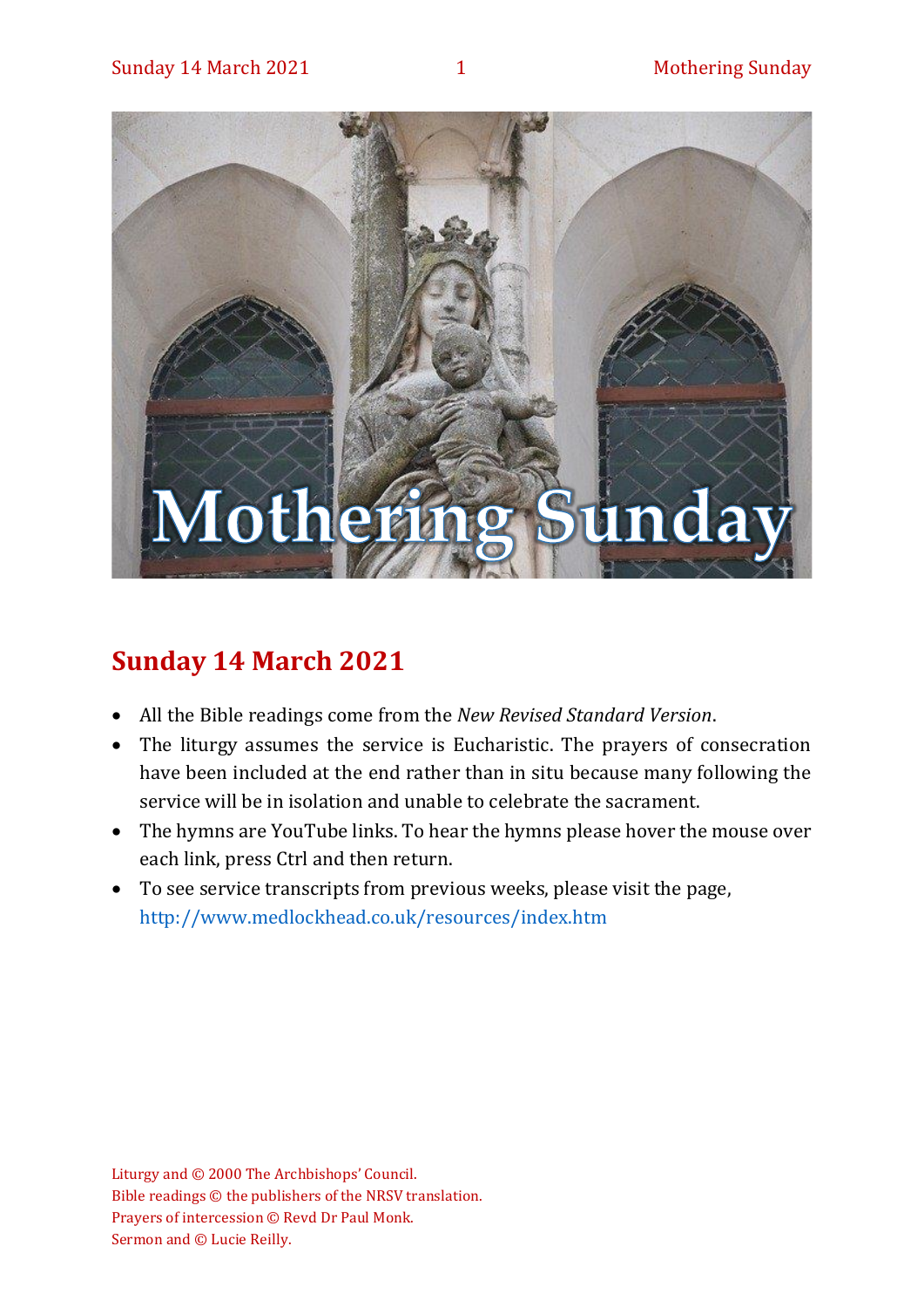## **Introduction and welcome**

| <b>HYMN 1 Morning has broken</b> | (please click on this link to hear the hymn) |  |
|----------------------------------|----------------------------------------------|--|
|                                  |                                              |  |

## **The Welcome**

In the name of the Father, and of the Son, and of the Holy Spirit

All **Amen.**

The Lord be with you

All **And also with you.**

## **The Preparation**

All **Almighty God,**

**to whom all hearts are open, all desires known, and from whom no secrets are hidden: cleanse the thoughts of our hearts by the inspiration of your Holy Spirit, that we may perfectly love you, and worthily magnify your holy name; through Christ our Lord. Amen.**

Our Lord Jesus Christ said:

The first commandment is this:

'Hear, O Israel, the Lord our God is the only Lord.

You shall love the Lord your God with all your heart,

with all your soul, with all your mind,

and with all your strength.'

And the second is this: 'Love your neighbour as yourself.'

There is no other commandment greater than these.

On these two commandments hang all the law and the prophets.

#### All **Amen. Lord, have mercy.**

Listen to God's commandment:

'Honour your father and your mother, that your days may be long.' Today, we remember how we often fail to give enough respect or attention to those we love, and confess our sins in penitence and faith, firmly resolved to keep God's commandments and to live in love and peace with all.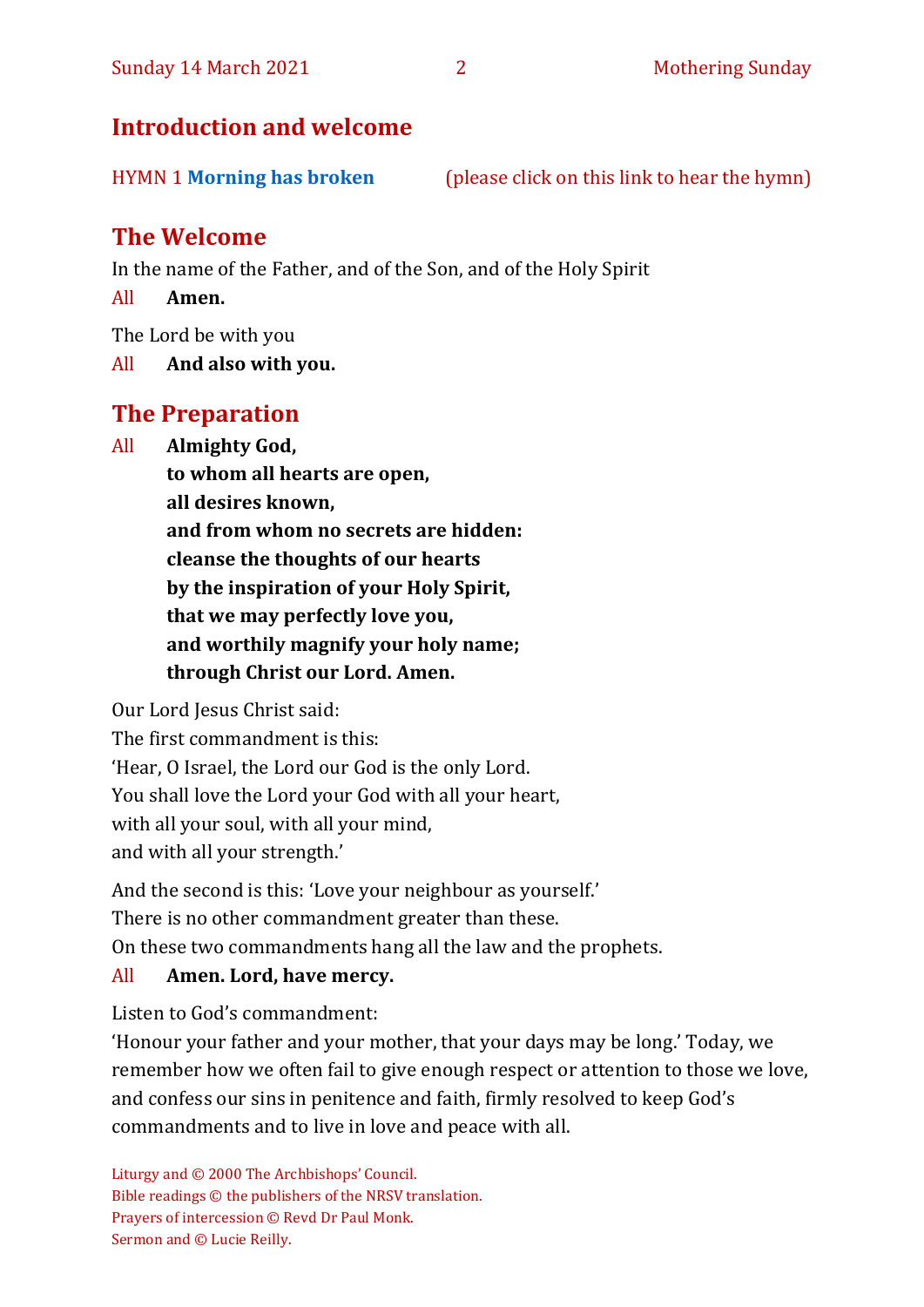All **Almighty God, our heavenly Father, we have sinned against you and against our neighbour in thought and word and deed, through negligence, through weakness, through our own deliberate fault. We are truly sorry and repent of all our sins. For the sake of your Son Jesus Christ, who died for us, forgive us all that is past and grant that we may serve you in newness of life to the glory of your name. Amen.**

Almighty God,

who forgives all who truly repent, have mercy upon you, pardon and deliver you from all your sins, confirm and strengthen you in all goodness, and keep you in life eternal; through Jesus Christ our Lord. All **Amen.**

## **The Gloria**

The Gloria is usually omitted during Lent.

### **The Collect for Mothering Sunday**

God of love, passionate and strong, tender and careful: watch over us and hold us all the days of our life; through Jesus Christ our Lord All **Amen.**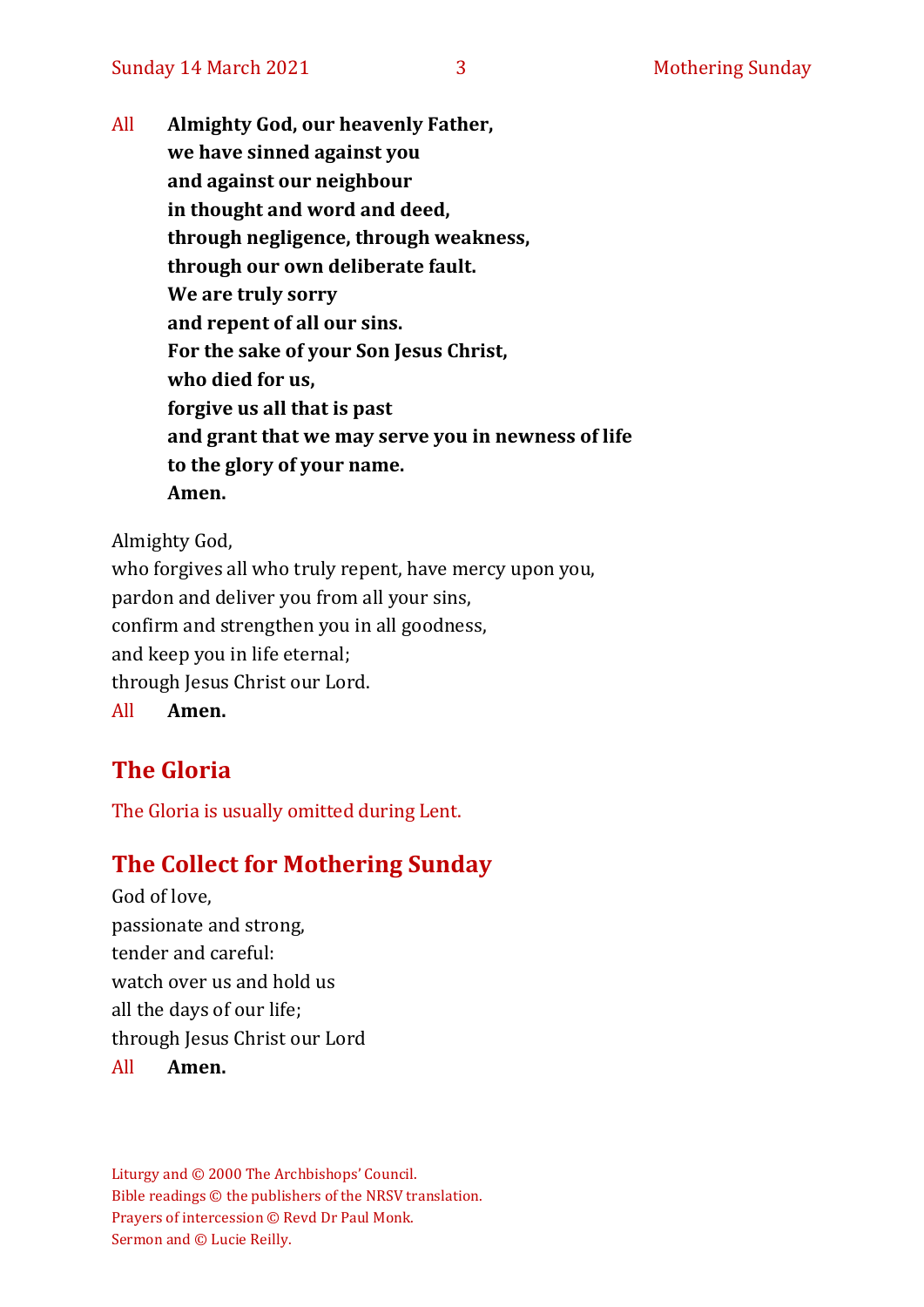## **First reading**

A reading from the Second Book of Moses called Exodus

A man from the house of Levi went and married a Levite woman. The woman conceived and bore a son; and when she saw that he was a fine baby, she hid him for three months. When she could hide him no longer she got a papyrus basket for him, and plastered it with bitumen and pitch; she put the child in it and placed it among the reeds on the bank of the river. His sister stood at a distance, to see what would happen to him.

The daughter of Pharaoh came down to bathe at the river, while her attendants walked beside the river. She saw the basket among the reeds and sent her maid to bring it. When she opened it, she saw the child. He was crying, and she took pity on him. 'This must be one of the Hebrews' children,' she said. Then his sister said to Pharaoh's daughter, 'Shall I go and get you a nurse from the Hebrew women to nurse the child for you?' Pharaoh's daughter said to her, 'Yes.' So the girl went and called the child's mother. Pharaoh's daughter said to her, 'Take this child and nurse it for me, and I will give you your wages.' So the woman took the child and nursed it. When the child grew up, she brought him to Pharaoh's daughter, and she took him as her son. She named him Moses, 'because', she said, 'I drew him out of the water.' *Exodus 2:1–10*

This is the Word of the Lord All **Thanks be to God.**

# **Second reading**

A reading from St Paul's Second Letter to the Colossians

As God's chosen ones, holy and beloved, clothe yourselves with compassion, kindness, humility, meekness, and patience. Bear with one another and, if anyone has a complaint against another, forgive each other; just as the Lord has forgiven you, so you also must forgive. Above all, clothe yourselves with love, which binds everything together in perfect harmony. And let the peace of Christ rule in your hearts, to which indeed you were called in the one body. And be thankful. Let the word of Christ dwell in you richly; teach and admonish one another in all wisdom; and with gratitude in your hearts sing psalms, hymns, and spiritual songs to God.And whatever you do, in word or deed, do everything in the name of the Lord Jesus, giving thanks to God the Father through him. *Colossians 3:12–17*

Liturgy and © 2000 The Archbishops' Council. Bible readings © the publishers of the NRSV translation. Prayers of intercession © Revd Dr Paul Monk. Sermon and © Lucie Reilly.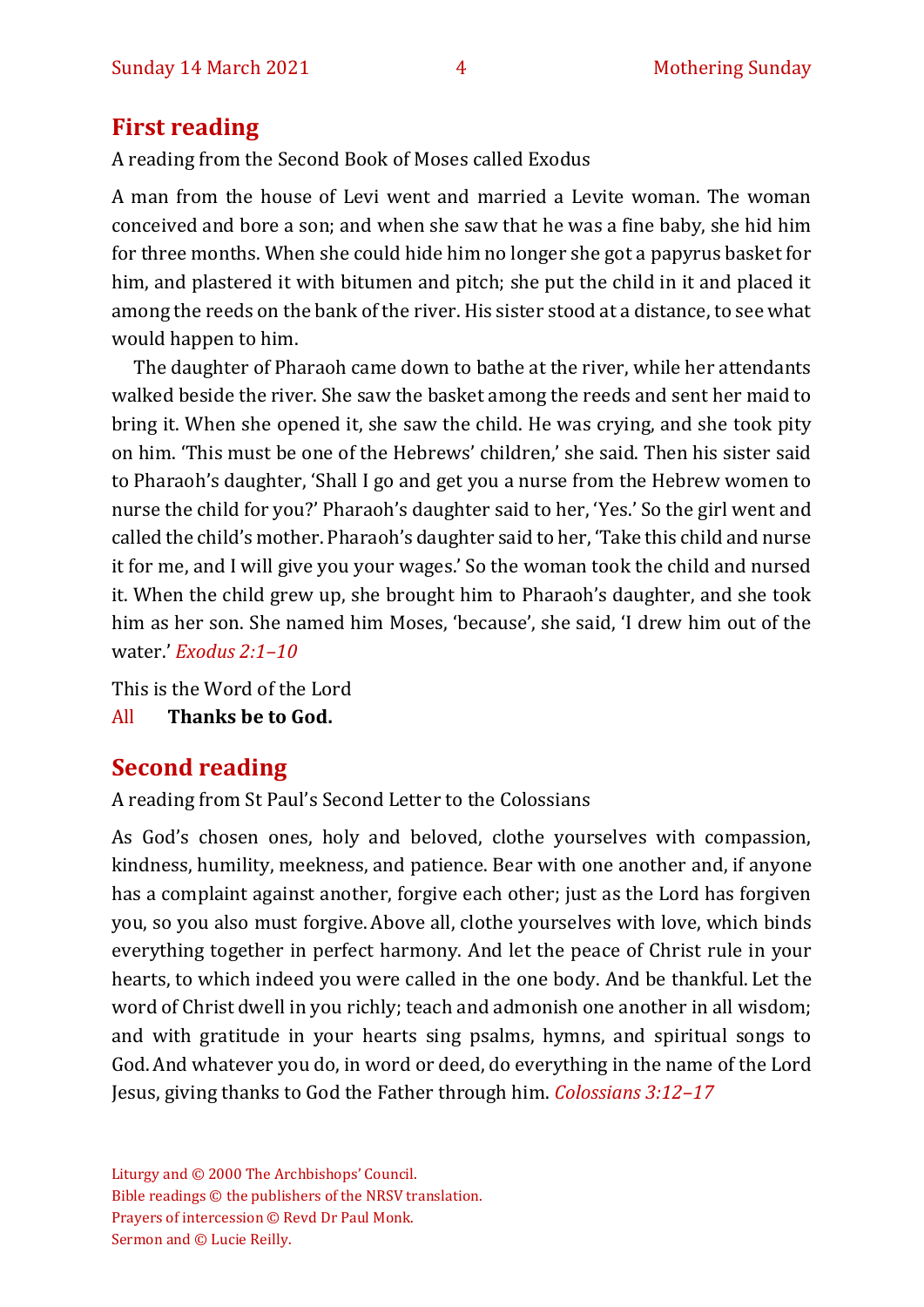This is the Word of the Lord

All **Thanks be to God.**

HYMN 2 **[Jubilate, everybody](https://www.youtube.com/watch?v=nukqkr29DP8)** (click on this link to hear the hymn)

## **Gospel reading**

Hear the Gospel of our Lord Jesus Christ according to Luke

All **Glory to you O Lord.**

Jesus' father and mother were amazed at what was being said about him. Then Simeon blessed them and said to his mother Mary, 'This child is destined for the falling and the rising of many in Israel, and to be a sign that will be opposed so that the inner thoughts of many will be revealed—and a sword will pierce your own soul too.' *Luke 2:33–35*

This is the Gospel of the Lord

All **Praise to you O Christ.** 

## **Sermon**

Today is Mothering Sunday. On Mother's Day we give thanks for those who mother us; we celebrate our mothers, grandmothers, foster mothers and celebrate the mother Church which holds us together as the family of God.

But today, lots of us won't be seeing our mothers or children in the flesh: maybe we will see each other via video calls or many other methods our modern world now has to offer. Many of us will have telephone calls to wish them or us a Happy Mothering Sunday.

Not everyone has wonderful memories of their mother's care and sometimes people have been damaged by indifference and even cruelty that makes this day a difficult reminder to them of what they have missed because of fractured family relationships. Hopefully there will have been other figures in their lives that have been able to offer some of the tenderness that their mother was unable to practise. We all have an image of the care, compassion and nurturing that has so long been associated with the best kind of mothering and it pains us to witness examples of this absence in so many young lives.

We pray today for all those who have a difficult or uncertain relationship with the idea of motherhood, and to acknowledge that it in itself, contains the seeds of much suffering and pain.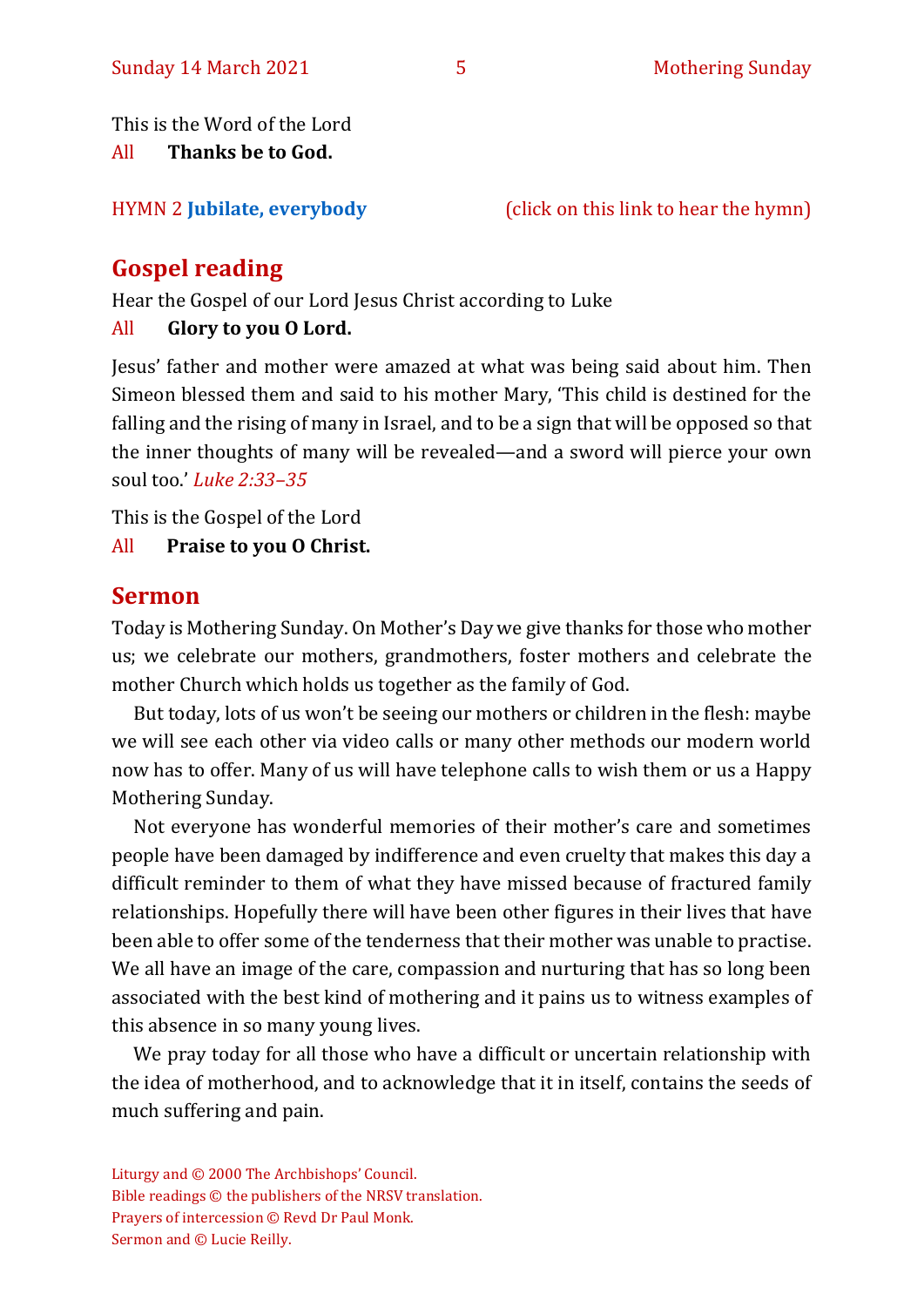This idea is acknowledged in our Gospel Reading where we are reminded of Simeon's prophecy to Mary. It was all going so well: Jesus is going to be the Saviour. He is the saviour and light for the Gentiles and the glory of the people Israel. We read that Mary and Joseph 'marvelled' at what was said about him. You can almost feel them beaming with pride, surprise and delight at such an extraordinary prophecy. But then Simeon says to Mary 'This child is destined to cause the falling and rising of many in Israel, and to be a sign that will be spoken against, so that the thoughts of many hearts will be revealed. And a sword will pierce your own soul too.' I'm sure if I had been Mary I would have said 'Wow, Thanks for that bit Simeon, can we just skip that part?' Later in the Chapter, we hear that Mary 'treasured' or, another translation says, she 'pondered' all these things in her heart. Again, had that been me, I would have wanted to have believed that Simeon didn't get the end bit right. He must be mistaken there.

Unfortunately, we know it was pretty spot on. As we look towards Holy Week and the cross, we see what that meant. I'm sure that as Mary stood by her dying son she would be reminded of Simeon's earlier words and she would feel that sword pierce her soul. She would have given anything to swap places with him because that's the fierce love that is created between parent and child. How often would a parent say that they would die in the place of their child? And the fact that Jesus was in his early thirties made no difference whatsoever. It's a primal instinct, one that many of us can relate to. It is part of the mystery of suffering and of the Cross and we cannot tidy it up or reinterpret it. The pain is there to be acknowledged and endured and to testify to the truth and cost of love.

Motherhood brings great joy, but love has a cost too and other mothers have known some of this pain; with sons and daughters who did not return from their tour of duty, others who have suffered terminal illness or a sudden accident. Mothers have known the cost of their mothering love in many ways but also the deep joy and delight in their children.

In these months of national lockdown and isolation, we have been encouraged to show heightened concern for our neighbours and friends. We are well aware that panic and maybe even self-interest has led some people to take far more than they need leaving those who come later to go without, but we may not be so aware of the kind acts and initiatives that are striving to reach out to help others. Maybe on this mothering Sunday we might consider anyone we might know who might welcome a friendly call or any other help we may be able to offer.

Liturgy and © 2000 The Archbishops' Council. Bible readings © the publishers of the NRSV translation. Prayers of intercession © Revd Dr Paul Monk. Sermon and © Lucie Reilly.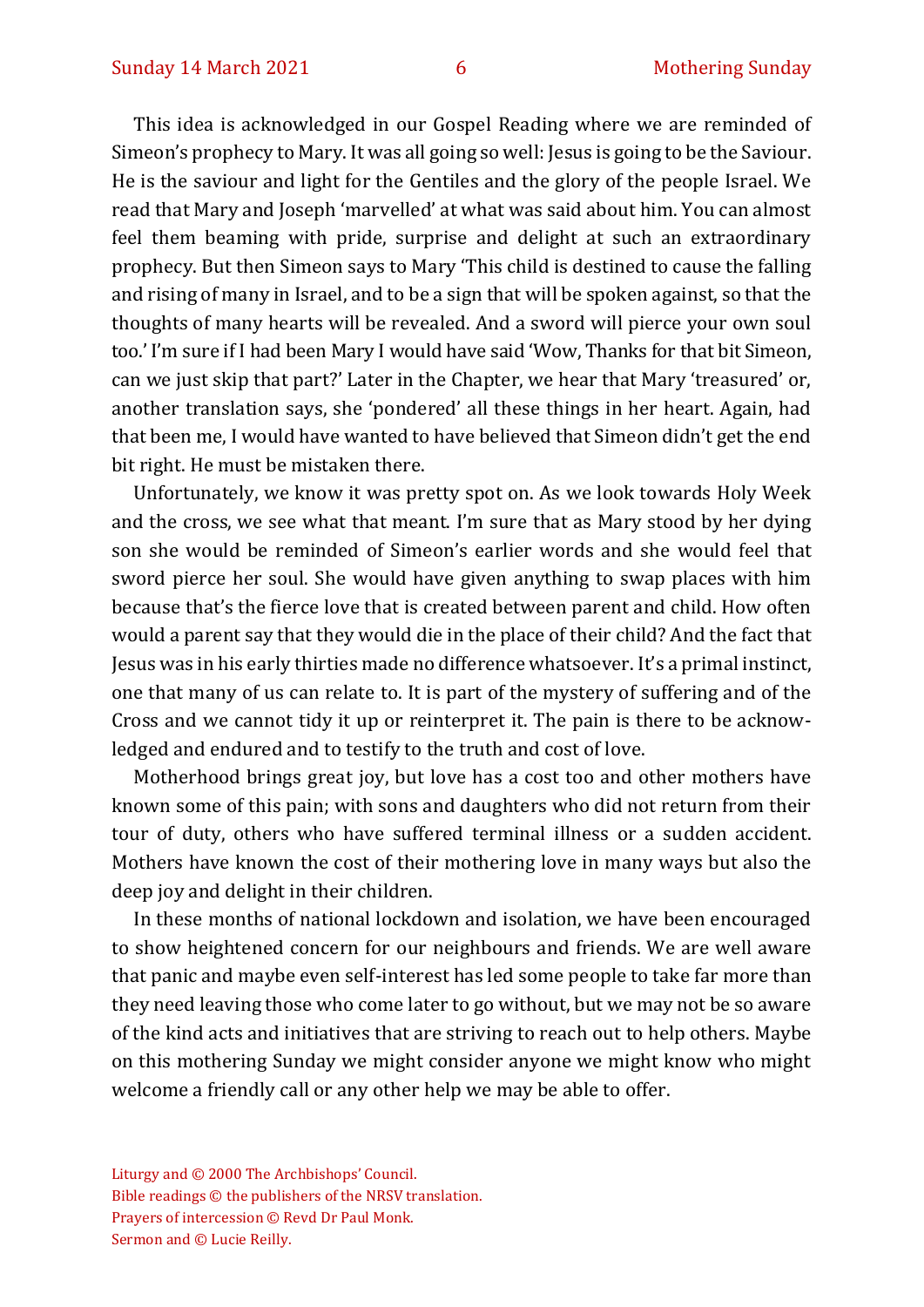It's is essential to remember, particularly when we go through dark times of suffering, anxiety or confusion. The world can feel like it's closing in on us. Even those who care for us don't seem to understand or help us in a way we need. We can feel alone and forgotten, but we know that God is with us and will never forsake us. We can bring to Him, our fears, our grief, our disappointments and our sufferings and He will hold them with us. Just as a parent holds an angry and sobbing child and lets them beat on their chest until they start to calm and allow themselves just to be held; that is the solace of God.

So, whether today is a time of enjoyment and celebration with family members, or whether it's a more difficult day full of hesitancy or sadness, cling onto the fact that you are loved with an eternal love, just as you are. You are God's child, and He is mother and father to you in a way that can bring healing and fullness of life. Amen.

## **The blessing of flowers**

All beauty reflects the beauty of God, and points toward God in the beauty of his holiness.

Let us pray: Loving Heavenly Father, creator of heaven and earth, thank you for these flowers that you have made. We ask that they may be channels of your love, and that they may impart joy to those who receive them. Bless and hallow these flowers, that their fragrance and beauty may direct the faithful to you, in the name of Father, Son and Holy Spirit. All **Amen.**

## **The Creed**

Do you believe and trust in God the Father, the source of all being and life, the one for whom we exist?

#### All **We believe and trust in him.**

Do you believe and trust in God the Son, who took our human nature,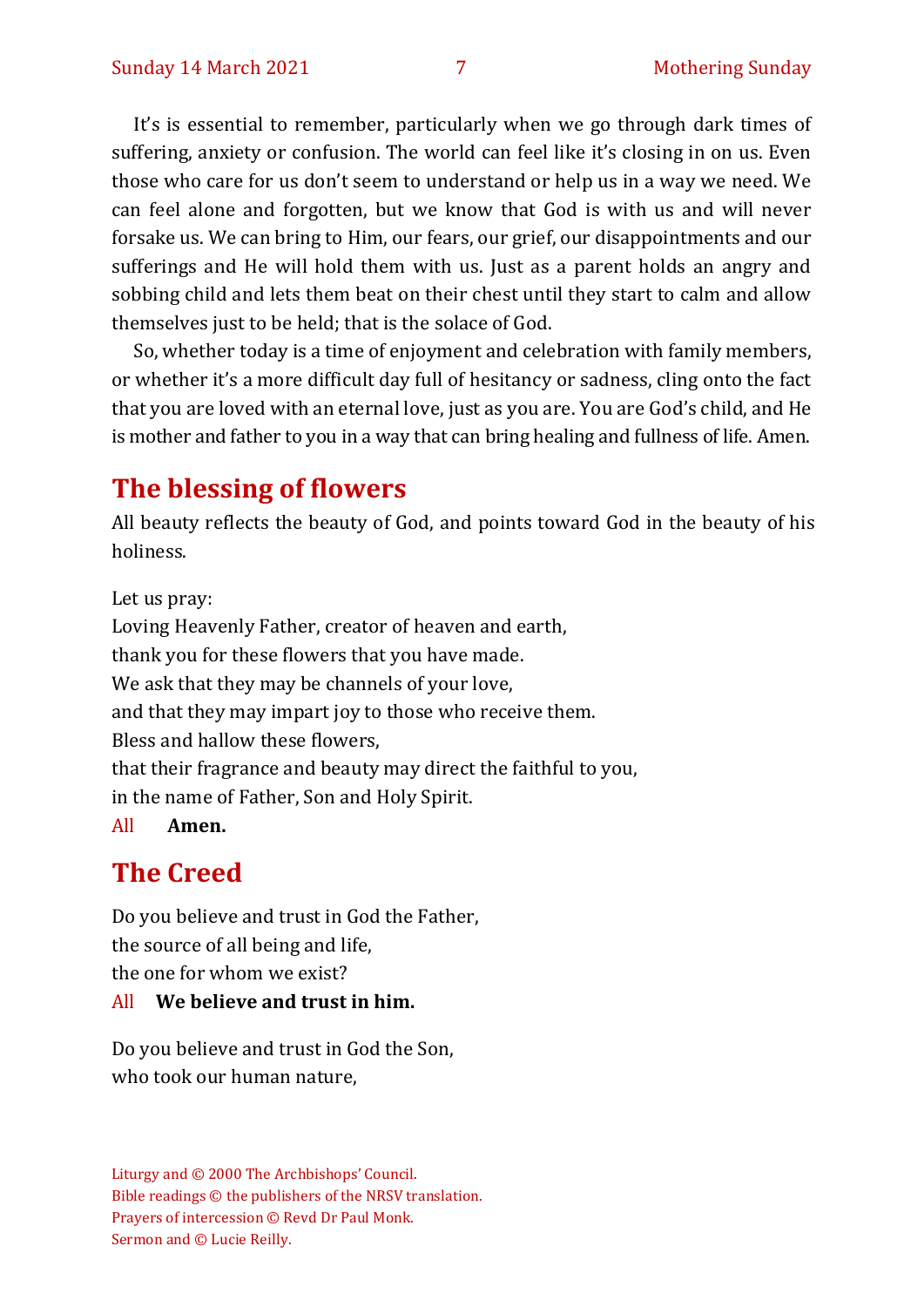died for us and rose again?

#### All **We believe and trust in him.**

Do you believe and trust in God the Holy Spirit, who gives life to the people of God and makes Christ known in the world?

#### All **We believe and trust in him.**

This is the faith of the Church.

All **This is our faith. We believe and trust in one God, Father, Son and Holy Spirit. Amen.**

## **Prayers of intercession**

Today, we thank God for the gift of our mothers and for all good mothering across the world.

The prophet Isaiah wrote that God is our mother, and that God comforts us and carries us in her arms. We thank you for all that was good from our own mothers, and for their care and love.

And we pray for those who no longer have an earthly mother or never knew their mothers; and we pay for those who find being a mother is difficult or unwanted, or whose experiences of having a mother was difficult.

#### *Short pause*

Lord in your mercy.

#### All **Hear our prayer.**

We pray for Mother Church. In the Gospels, Jesus spoke of himself as a mother, longing to wrap his arms around us like a mother-hen gathering her chicks under her wings. We therefore pray for the Church, asking you to inspire it to embrace us and teach it how to love us.

#### *Short pause*

Lord in your mercy.

#### All **Hear our prayer.**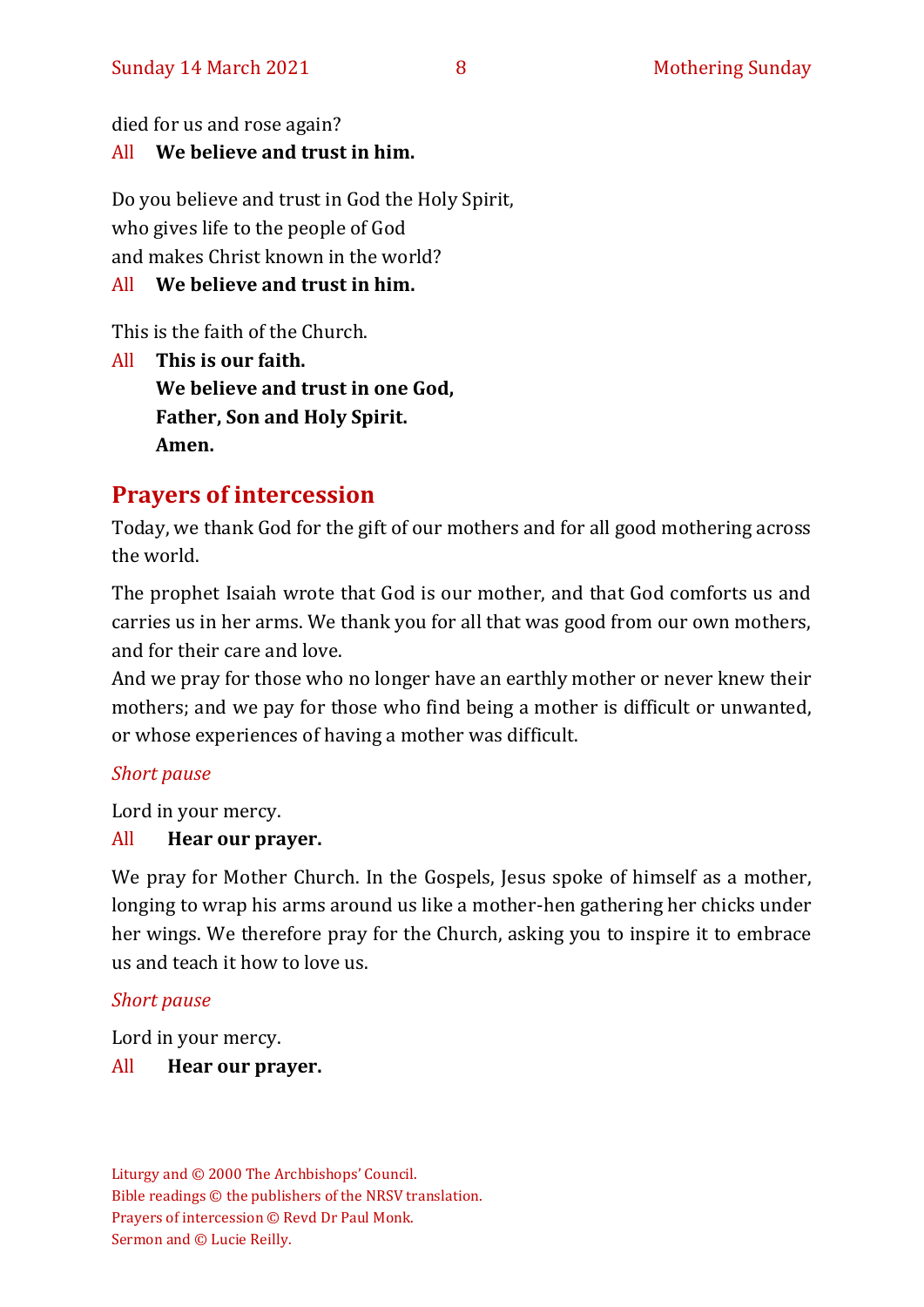We pray for the world. In the Psalms, King David wrote that in God's presence, he felt quiet and at peace, trusting in God like a child safe in its mother's arms. We pray for all those in the world who do not feel safe, or are in danger and need, pain and distress.

#### *Short pause*

Lord in your mercy.

#### All **Hear our prayer.**

We pray for ourselves and those we know who are in need. The prophet Isaiah said that God will never forget us and that he knows each of us just as an earthly mother knows her own children. We therefore pray for …

#### *Short pause*

Lord in your mercy.

#### All **Hear our prayer.**

As he hung dying on a cross, Jesus died he prayed for his mother and sought to look after her. We pray for all those who have died: those who died last night; those who died alone; and those whose funerals occur soon. We pray for the souls of …

#### *Short pause*

Lord in your mercy.

#### All **Hear our prayer.**

Merciful Father,

All **accept these prayers for the sake of your Son, our Saviour Jesus Christ. Amen.**

#### **The peace**

Through the prophet Isaiah, God says, 'As a mother comforts her child, so I will comfort you.'

The peace of the Lord be always with you,

#### All **And also with you.**

#### HYMN 3 [He's got the whole world in his hands](https://www.youtube.com/watch?v=MWpwCE94L3w) (click here to hear the hymn)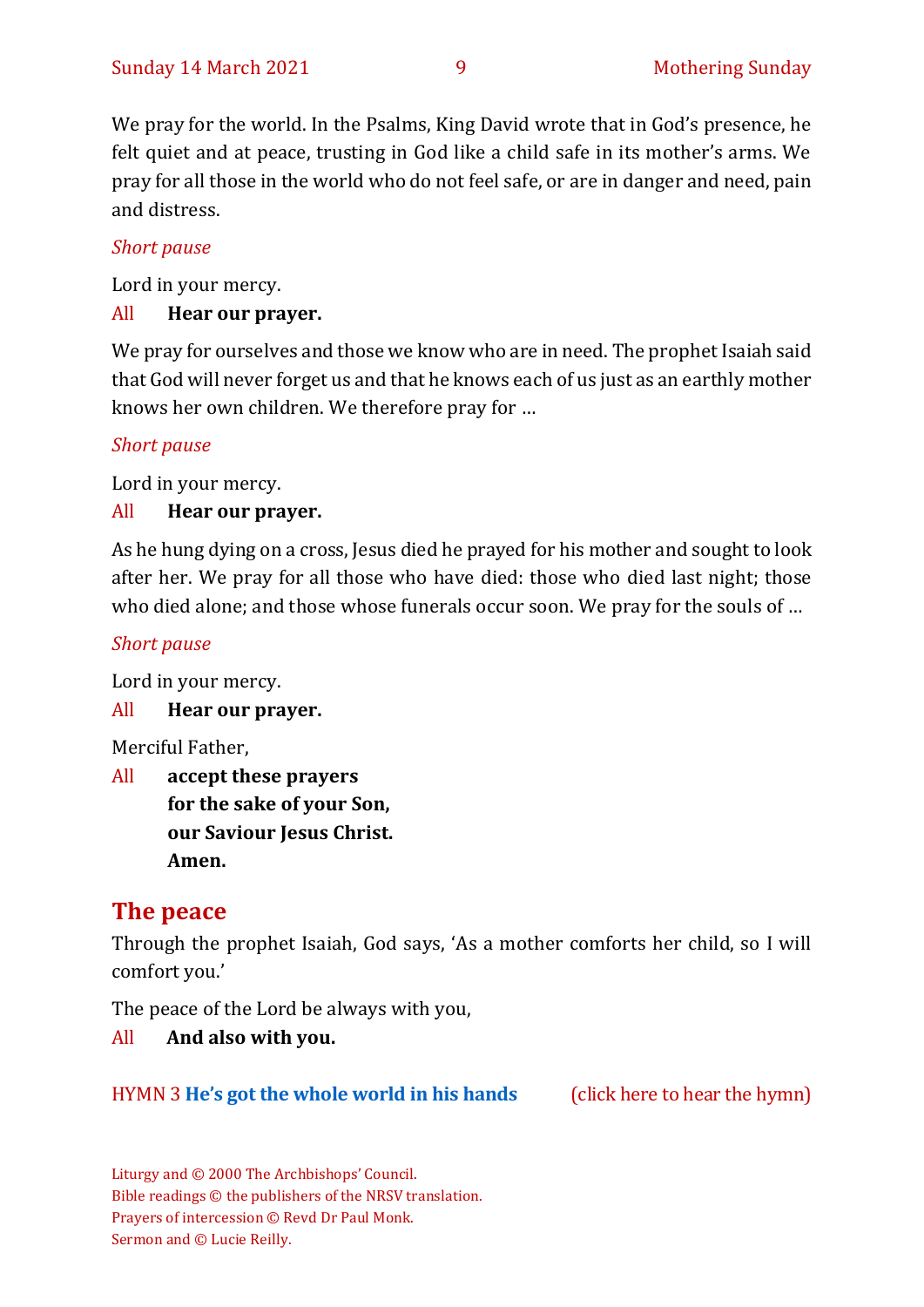The liturgy of the Communion Service appears below

# The Dismissal

May God, who gave birth to all creation, bless us: may God, who became incarnate by an earthly mother, bless us: may God, who broods as a mother over her children, bless us. and the blessing of God the Almighty: Father, Son, and Holy Spirit, be with you now and remain with you always.

#### All **Amen.**

HYMN 4 **[Seek ye first](https://www.youtube.com/watch?v=94I07YCeqBs)** (please click on this link to hear the hymn)

Go in peace to love and serve the Lord.

All **In the name of Christ. Amen.**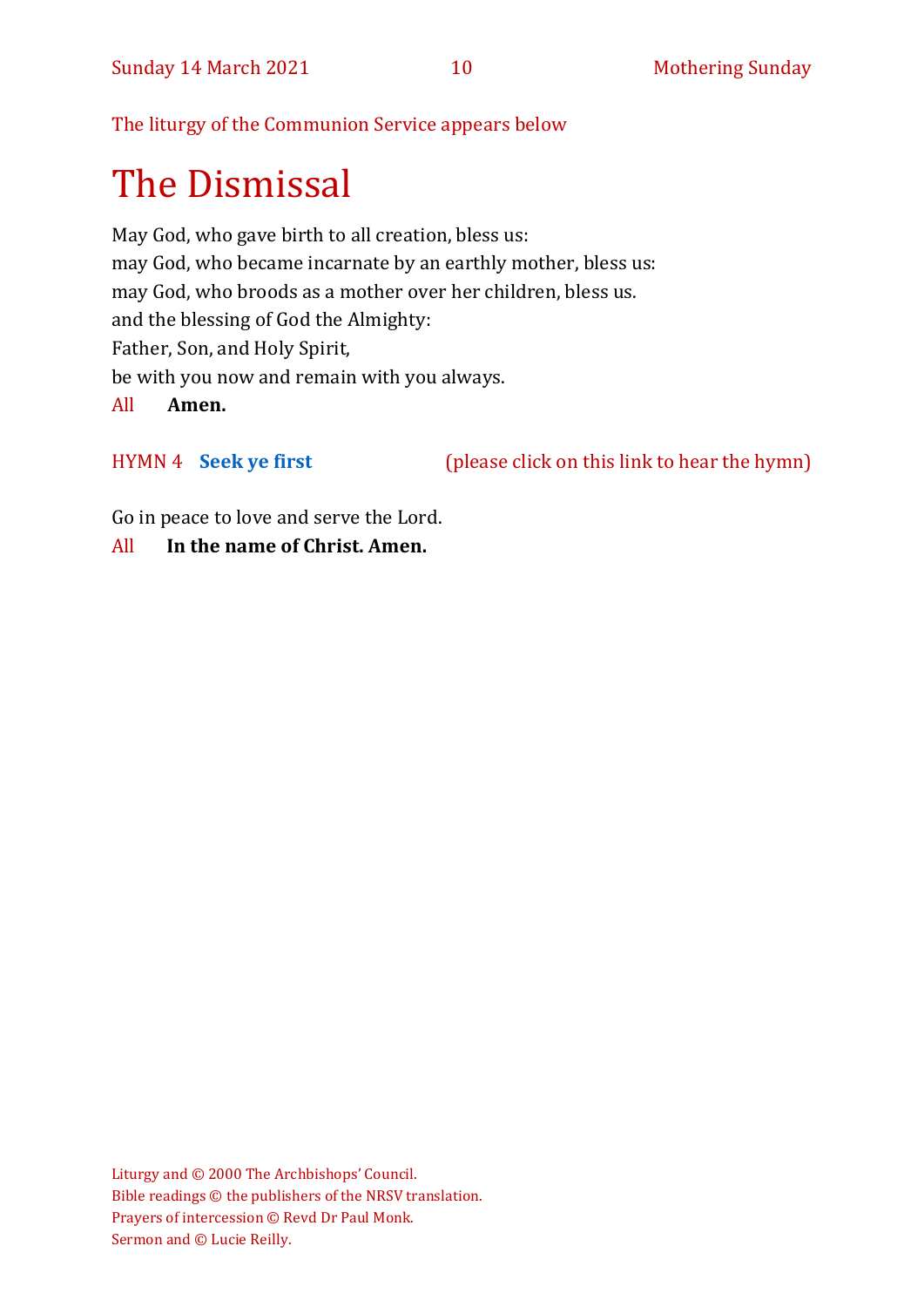# The Liturgy of the Sacrament

## Eucharistic Prayer (prayer E)

The Lord be with you

#### All **and also with you.**

Lift up your hearts.

#### All **We lift them to the Lord.**

Let us give thanks to the Lord our God.

#### All **It is right to give thanks and praise.**

Father, you made the world and love your creation. You gave your Son Jesus Christ to be our Saviour. His dying and rising have set us free from sin and death. And so we gladly thank you, with saints and angels praising you, and saying,

All **Holy, holy, holy Lord, God of power and might, heaven and earth are full of your glory. Hosanna in the highest. Blessed is he who comes in the name of the Lord. Hosanna in the highest.**

We praise and bless you, loving Father, through Jesus Christ, our Lord; and as we obey his command, send your Holy Spirit, that broken bread and wine outpoured may be for us the body and blood of your dear Son.

On the night before he died he had supper with his friends and, taking bread, he praised you. He broke the bread, gave it to them and said: Take, eat; this is my body which is given for you; do this in remembrance of me.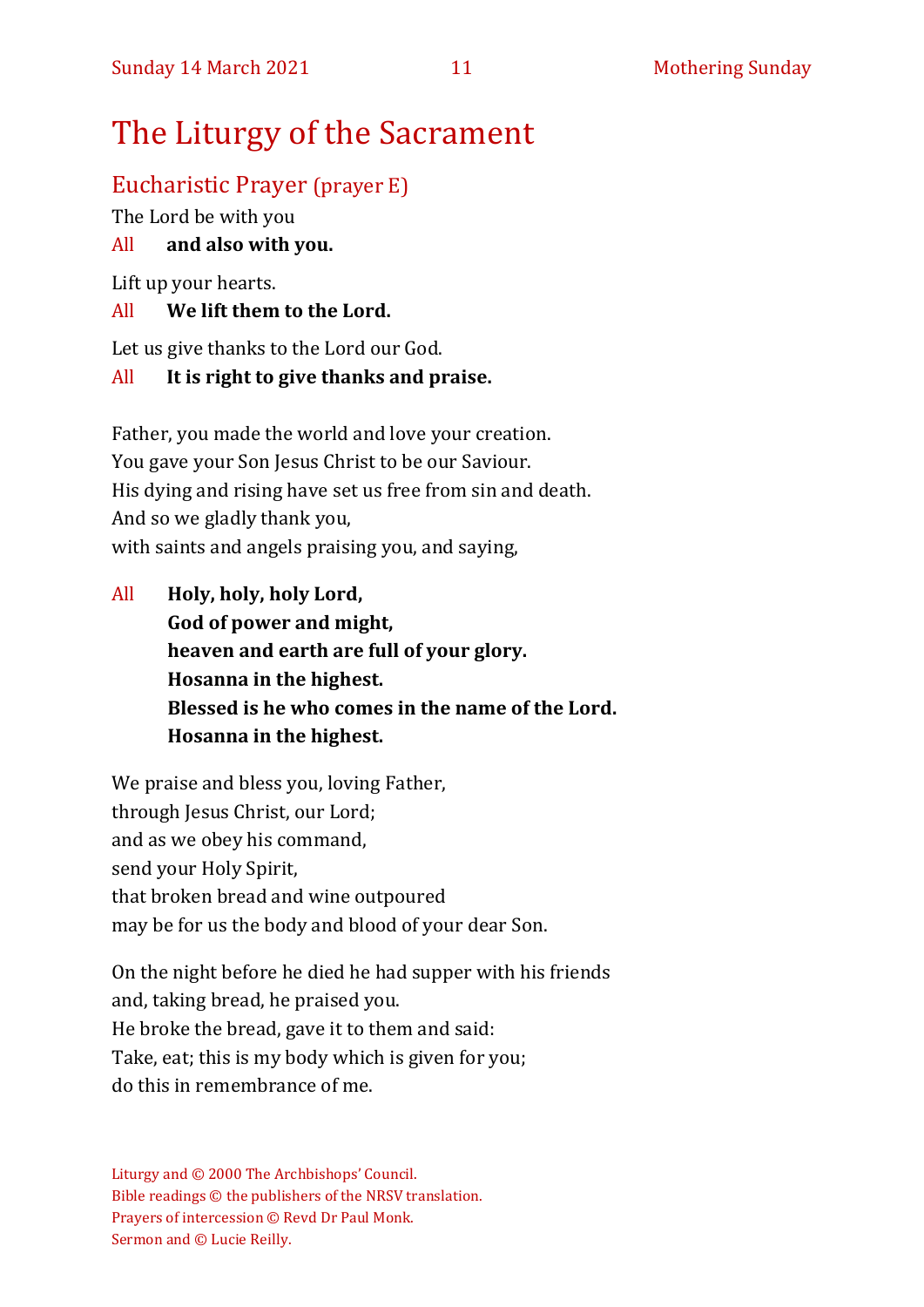When supper was ended he took the cup of wine. Again he praised you, gave it to them and said: Drink this, all of you; this is my blood of the new covenant, which is shed for you and for many for the forgiveness of sins. Do this, as often as you drink it, in remembrance of me.

So, Father, we remember all that Jesus did, in him we plead with confidence his sacrifice made once for all upon the cross.

Bringing before you the bread of life and cup of salvation, we proclaim his death and resurrection until he comes in glory.

Great is the mystery of faith:

## All **Christ has died. Christ is risen. Christ will come again.**

Lord of all life, help us to work together for that day when your kingdom comes and justice and mercy will be seen in all the earth.

Look with favour on your people, gather us in your loving arms and bring us with all the saints to feast at your table in heaven.

Through Christ, and with Christ, and in Christ, in the unity of the Holy Spirit, all honour and glory are yours, O loving Father, for ever and ever.

#### All **Amen.**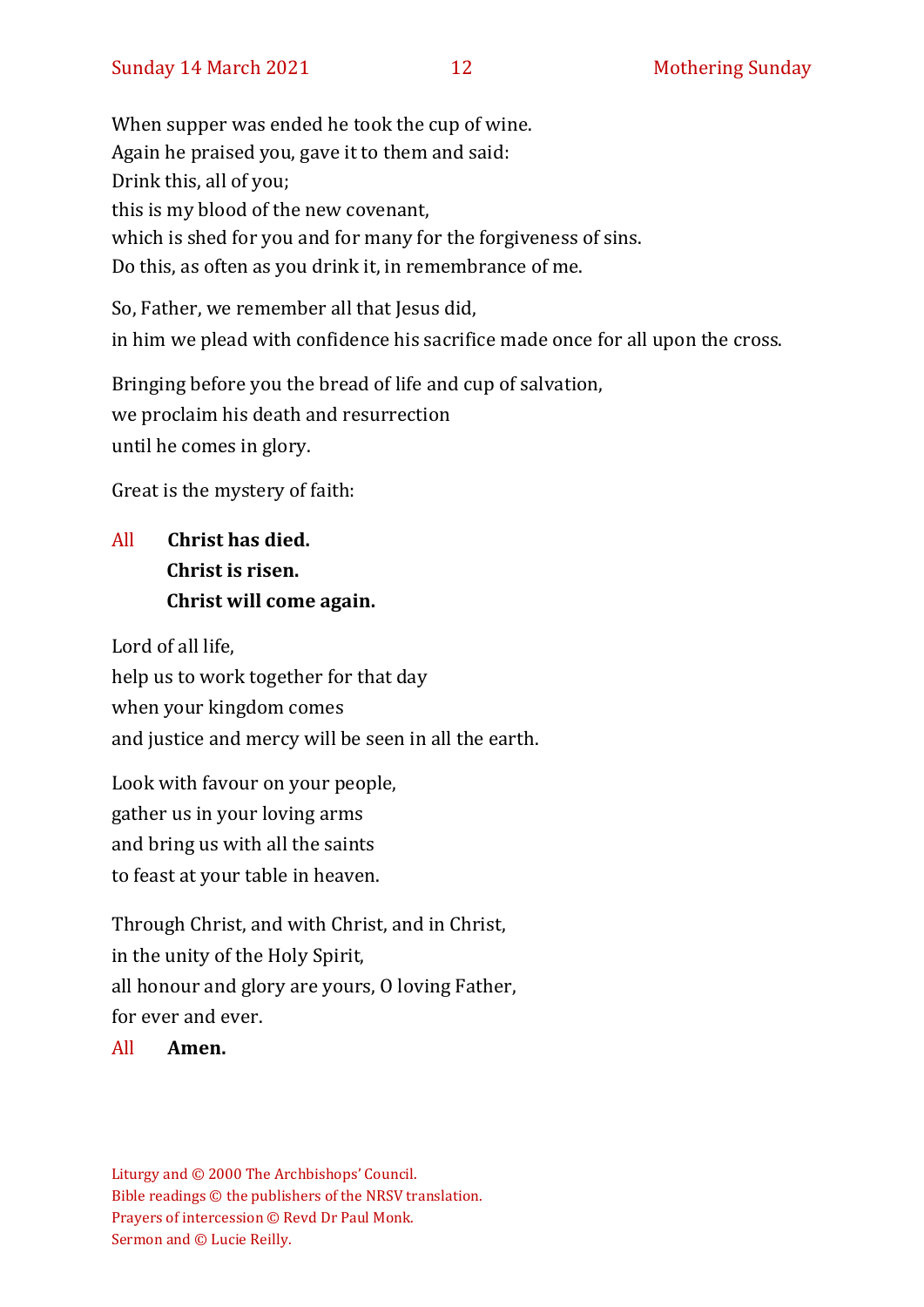#### The Lord's Prayer

As our Saviour taught us, so we pray

All **Our Father in heaven, hallowed be your name, your kingdom come, your will be done, on earth as in heaven. Give us today our daily bread. Forgive us our sins as we forgive those who sin against us. Lead us not into temptation but deliver us from evil. For the kingdom, the power, and the glory are yours**

**now and for ever. Amen.**

#### Breaking of the Bread

We break this bread to share in the body of Christ.

- All **Though we are many, we are one body, because we all share in one bread.**
- All **Lamb of God,**

**you take away the sin of the world, have mercy on us.**

**Lamb of God, you take away the sin of the world, have mercy on us.**

**Lamb of God, you take away the sin of the world, grant us peace.**

Draw near with faith. Receive the body of our Lord Jesus Christ which he gave for you, and his blood which he shed for you. Eat and drink in remembrance that he died for you, and feed on him in your hearts by faith with thanksgiving.